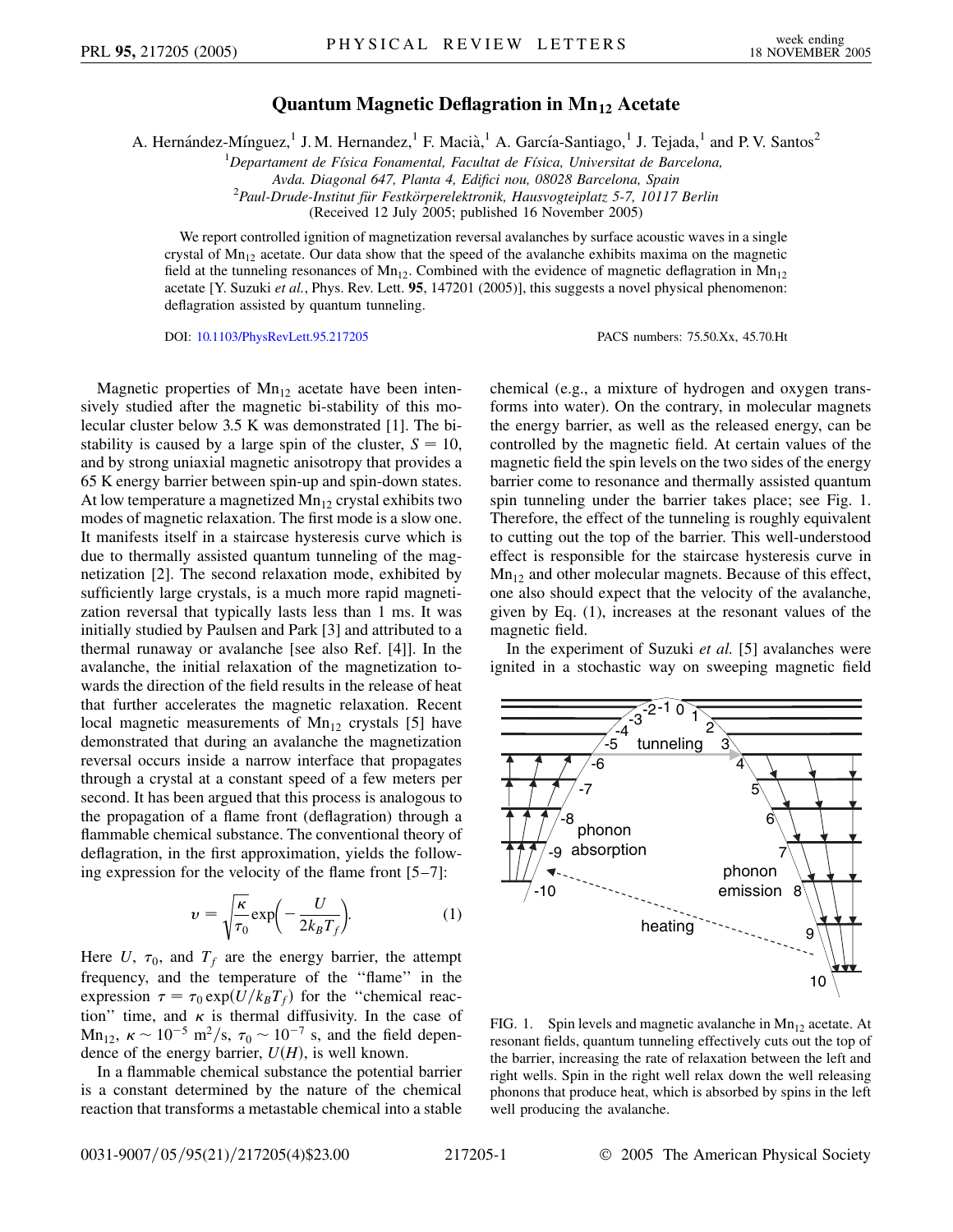between  $-5$  T and  $5$  T. In such an experiment one cannot control the ignition process. Consequently, the probability that the avalanche occurs at a tunneling resonance is low, which may explain why no oscillation of  $\nu$  on  $H$  due to resonant spin tunneling has been observed. In this Letter we report a novel method of controlled ignition of avalanches in  $Mn_{12}$  acetate at constant magnetic field by means of surface acoustic waves (SAW). We demonstrate that the velocity of the deflagration front and the ignition rate oscillate on the magnetic field in accordance with the expectation that quantum spin tunneling lowers the barrier for the deflagration. Thus, in effect,  $Mn_{12}$  acetate exhibits a phenomenon which has not been seen in any other substance: slow burning (deflagration) assisted by quantum tunneling.

The acoustomagnetic experiments were performed by using hybrid piezoelectric interdigital transducers (IDT) deposited on the 128  $YX$  cut of a LiNbO<sub>3</sub> substrate of dimensions  $4 \times 12 \times 1$  mm<sup>3</sup>, Fig. 2. The transducers [8] generate multiple harmonics of the fundamental frequency 111 MHz up to a maximum frequency of approximately 1.5 GHz. A single crystal of  $Mn<sub>12</sub>$  acetate of dimensions  $3 \times 1 \times 1$  mm<sup>3</sup> was glued directly onto the IDT, using commercial silicon grease.

Experiments have been carried out inside a commercial rf-SQUID Quantum Design magnetometer. The microwaves for the SAW generation were transported to the transducers with the help of coaxial cables which introduce attenuation smaller than 10 dB. The measurement of the reflection coefficient  $S_{11}$  was performed by using an Agilent network analyzer. We measured simultaneously the frequency dependence of  $S_{11}$  and the magnetization of the Mn<sub>12</sub> crystals. Both the magnetization and  $S_{11}$ showed minima at the resonant frequencies of the IDT. The intensity of these minima depends on the energy of the SAW absorbed by the  $Mn_{12}$  single crystal. During the experiments, the temperature of the IDT attached to the



FIG. 2. Experimental setup. The microwave signal is taken by a coaxial cable (1) through a pair of conducting stripes (2) to the transducers (3), which generate the surface acoustic waves on the LiNbO<sub>3</sub> substrate (4). The Mn<sub>12</sub> crystal (5) is glued directly on the substrate, with the easy anisotropy axis parallel to the magnetic field direction. The whole assembly is mounted on a plastic stand (6).

sample and the temperature of the helium gas that provided heat exchange were independently monitored.

The magnetization dynamics was generated by exciting the IDTs with microwave pulses from a commercial Agilent signal generator. This generator permits selection of the shape, duration, and energy of the pulse in the frequency range 250 kHz–4 GHz. Most of the experiments were performed using rectangular microwave pulses of duration 10  $\mu$ s–10 ms. Fast magnetization measurements (time resolution of  $1 \mu s$ ) were carried out at a constant temperature and constant magnetic field by continuously reading the voltage variation detected by the rf SQUID.

The magnetic properties of the  $Mn_{12}$  single crystals glued onto the surface of the transducer were found to be similar to those previously published [2,9–13]. Above the magnetic blocking temperature,  $T_B$ , the material exhibits superparamagnetic behavior with the magnetization following a  $1/T$  law and a Brillouin dependence as a function of the ratio  $H/T$ . Below  $T_B$ , the magnetization as a function of the magnetic field shows resonant spin tunneling transitions at magnetic field values multiple of 0.45 T. In order to estimate the energy deposited by the SAW into the  $Mn<sub>12</sub>$  crystal, we used microwave pulses of different duration in the superparamagnetic regime,  $T > T_B$ , where  $M(H)$  is a known function determined by the thermal equilibrium among the spin states. The temperature variation of the  $Mn_{12}$  crystal, induced by the SAW for pulses of 1 ms duration, was 0.3 K.

To study magnetic avalanches, we first saturated the sample at  $-2$  T and 2.1 K. The field was then varied at a constant rate of 300 Oe/s until a desired value of *H* was reached. Maintaining this field value, we delivered to the sample the SAW pulses of 1 ms to trigger the avalanche. These measurements have established a new method of igniting magnetization avalanches in molecular magnets. The advantage of using SAW is a total control over the field at which the avalanche takes place.

Figure 3 shows the time dependence of the magnetization change during avalanches triggered at different magnetic fields. The avalanche time,  $\Delta t$ , is defined as the time needed by the magnetization to change between the 2% and the  $98\%$  of the total variation. The speed,  $v$ , of the developed deflagration front can be obtained from the data as  $v = l/\Delta t$ , where *l* is the length of the sample. The dependence of  $\nu$  on  $H$ , extracted from the data, is shown in Fig. 4. The dotted line represents the fit of the data by Eq. (1) with the effective energy barrier cut by quantum tunneling near resonance fields. The field dependence of the effective barrier was taken from earlier experiments on magnetic relaxation [14,15]. The temperature of the flame,  $T_f$ , was obtained using measured specific heat of Mn<sub>12</sub> acetate [16,17].  $T_f$  is related to the specific heat,  $C(T)$ , through the relation

$$
H\Delta M = \int_{T_i}^{T_f} dTC(T), \qquad (2)
$$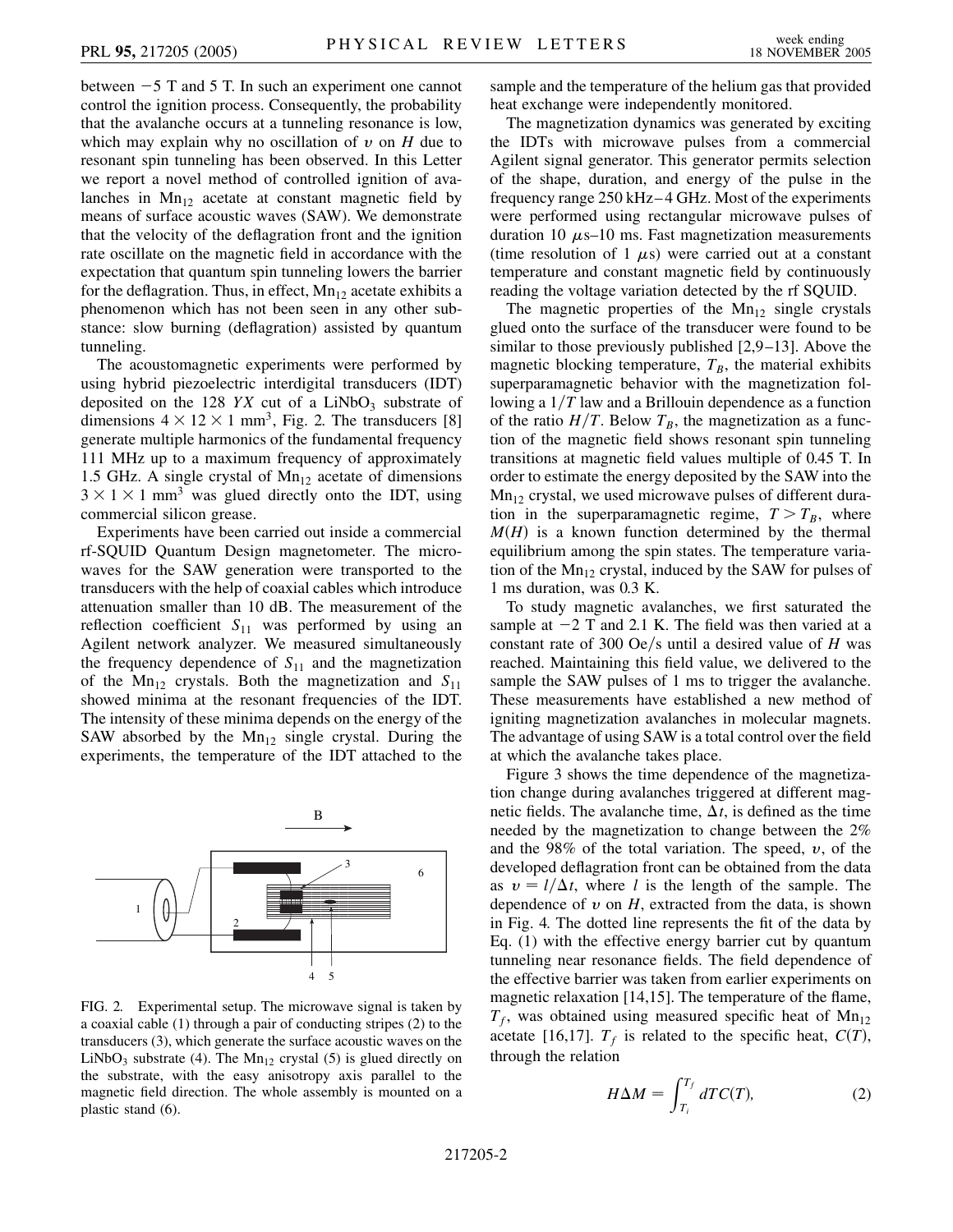

FIG. 3. Time dependence of the magnetization change during the avalanche at different magnetic fields for pulses of 1 ms duration starting at  $t = 0$ .

where *H* is the field at which the avalanche occurs,  $\Delta M$  is the total change of magnetization, and  $T_i$  is the initial temperature.  $T_f$  was found to be in the range between 6 K and 9 K, depending on the magnetic field. The only o **K** and 9 **K**, depending on the magnetic field. The only fitting parameter was  $\sqrt{\kappa \tau_0}$  for which the value of  $2 \times$  $10^{-6}$  m was obtained. This agrees with  $\kappa \sim 10^{-5}$  m<sup>2</sup>/s and  $\tau_0 \sim 10^{-7}$  s, known from independent measurements.

Vertical lines in Fig. 4 represent positions of the tunneling resonances for  $Mn_{12}$  acetate. It is clear from the figure that the maxima in  $v(H)$  correspond to the tunneling resonances. This observation is a clear evidence of the quantum aspect of the deflagration. To be precise, the magnetic deflagration corresponding to the avalanche is, of course, a thermal phenomenon, driven by thermal conductivity. However, the speed of the deflagration is also determined by the speed of ''chemical reaction'', which, in our case, is the rate of the transition between the two wells



FIG. 4. Magnetic deflagration speed as a function of the magnetic field. The dashed line represents the fit by Eq. (1). Vertical lines show the positions of the tunneling resonances.

shown in Fig. 1. This rate is determined by both thermal activation to the excited spin levels and quantum tunneling between the levels. It is actually the thermally assisted quantum tunneling that accelerates deflagration at tunneling resonances. To our knowledge, slow burning (deflagration) assisted by quantum tunneling has never been observed in any chemical substance. In a crystal of molecular nanomagnet it becomes observable due to the possibility of controlling the speed of the deflagration by the magnetic field.

In conclusion, a new method of igniting magnetization reversal in molecular magnets by surface acoustic waves has been developed. We have observed a fundamentally new phenomenon: magnetic deflagration assisted by quantum tunneling. We have demonstrated that quantum tunneling can be seen not only in slow relaxation of molecular magnets (through staircase hysteresis loop) but also in the fast relaxation, that is, avalanche, which is a process equivalent to slow burning. This observation opens a new way for the study of quantum phenomena in molecular magnets, as well as for the experimental study of the complex deflagration physics.

We thank E. M. Chudnovsky and M. P. Sarachik for very helpful discussions. A. H.-M. thanks the Spanish Ministerio de Educación y Ciencia for a research grant. J. M. H. thanks the Ministerio de Educación y Ciencia and the Universitat de Barcelona for a Ramón y Cajal research contract. A. G.-S. thanks the Universitat de Barcelona for an assistant professor contract. F. M. and J. T. thank SAMCA Enterprise for financial support.

- [1] R. Sessoli, D. Gatteschi, A. Caneschi, and M. A. Novak, Nature (London) **365**, 141 (1993).
- [2] J.R. Friedman, M.P. Sarachik, J. Tejada, and R. Ziolo, Phys. Rev. Lett. **76**, 3830 (1996).
- [3] C. Paulsen and J.-G. Park, in *Quantum Tunneling of Magnetization - QTM'94*, edited by L. Gunther and B. Barbara (Kluwer, Dordrecht, 1995), pp. 189–207.
- [4] E. del Barco, J. M. Hernandez, M. Sales, J. Tejada, H. Rakoto, J. M. Broto, and E. M. Chudnovsky, Phys. Rev. B **60**, 11 898 (1999).
- [5] Y. Suzuki, M. P. Sarachik, E. M. Chudnovsky, S. McHugh, R. Gonzalez-Rubio, N. Avraham, Y. Myasoedov, E. Zeldov, H. Shtrikman, N. E. Chakov, and G. Christou, Phys. Rev. Lett. **95**, 147201 (2005).
- [6] L. D. Landau and E. M. Lifshitz, *Fluid Dynamics* (Pergamon, New York, 1987).
- [7] I. Glassman, *Combustion* (Academic, New York, 1996).
- [8] K. Yamanouchi, C. H. S. Lee, K. Yamamoto, T. Meguro, and H. Odagawa, in *Proceedings of the 1992 IEEE Ultrasonics Symposium* (IEEE, New York, 1992), p. 139.
- [9] E. M. Chudnovsky and J. Tejada, *Macroscopic Quantum Tunneling of the Magnetic Moment* (Cambridge University Press, Cambridge, England, 1998).
- [10] B. Barbara, L. Thomas, F. Lionti, I. Chiorescu, and A. Sulpice, J. Magn. Magn. Mater. **200**, 167 (1999).